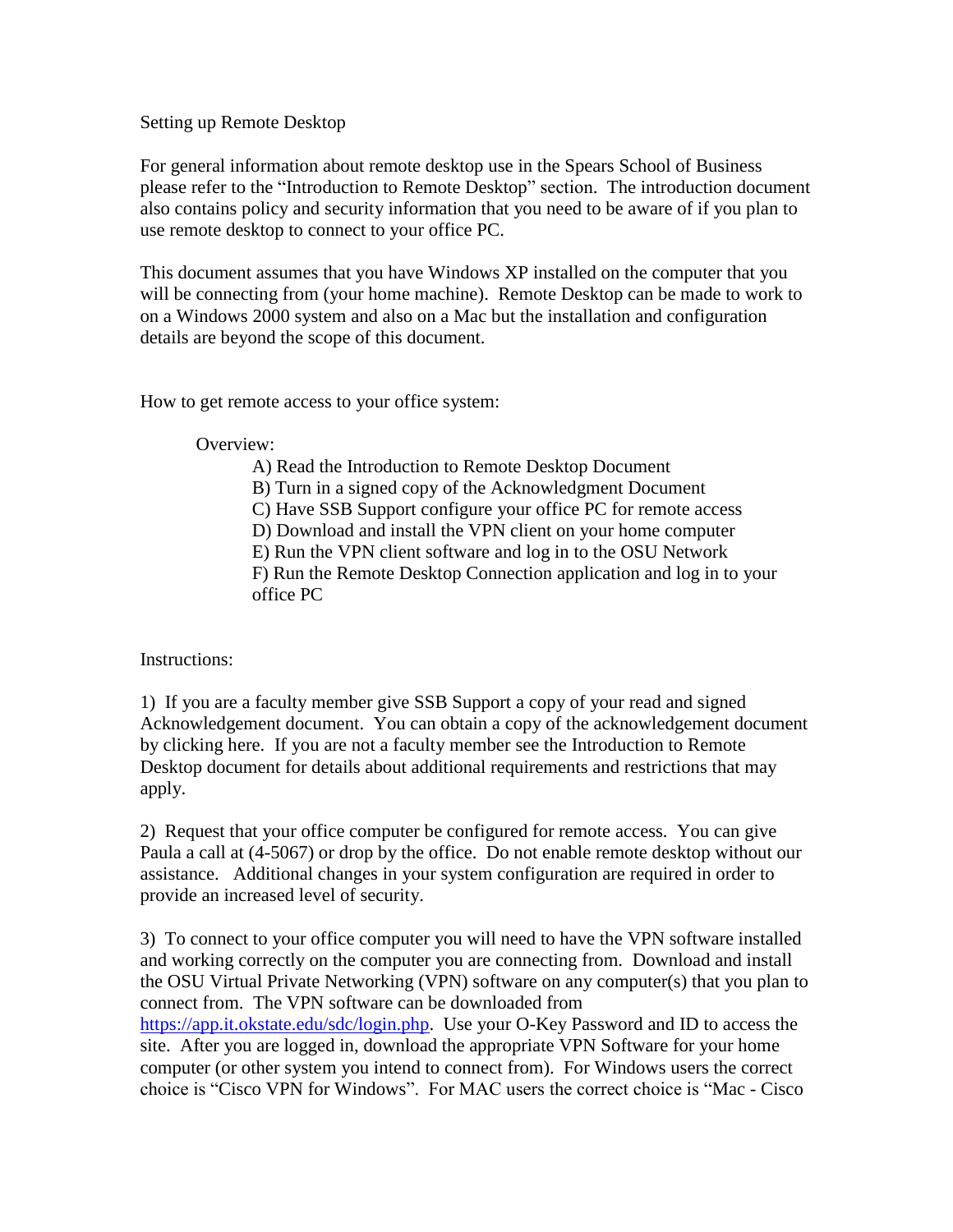VPN for Mac". Note: Additional cost based software is required to connect from a Mac to a PC using remote desktop. Follow the onscreen instructions to download the software and the installation instructions. Follow the directions contained in the installation instructions that you downloaded (for windows the file is named InstallationGuideforWindowsXP.pdf). If you have problems installing or using the VPN Client software contact The IT Help desk at 744-4357.

4) You have to run the VPN Software before you can connect to your office computer. To run the VPN client choose "Start – Programs – OSU VPN Client – OSU VPN Client". After starting the VPN Client you will be presented with the following window:



 Click on the line that says OSUVPN in the connection entries list. Then click the connect button in the upper left hand corner of the window. You will be presented with a dialog box to use to log in to the OSU network (below).

| User Authentication for "OSUVPII" |                              |  |  |
|-----------------------------------|------------------------------|--|--|
| Usemame:<br><b>CISCO SYSTEMS</b>  | Usemame: usemame@okstate.edu |  |  |
|                                   | Password:<br>Cancel<br>ок    |  |  |

Enter your O-key User name and Password – press OK. After you have successfully authenticated to the OSU network you can connect to your office computer.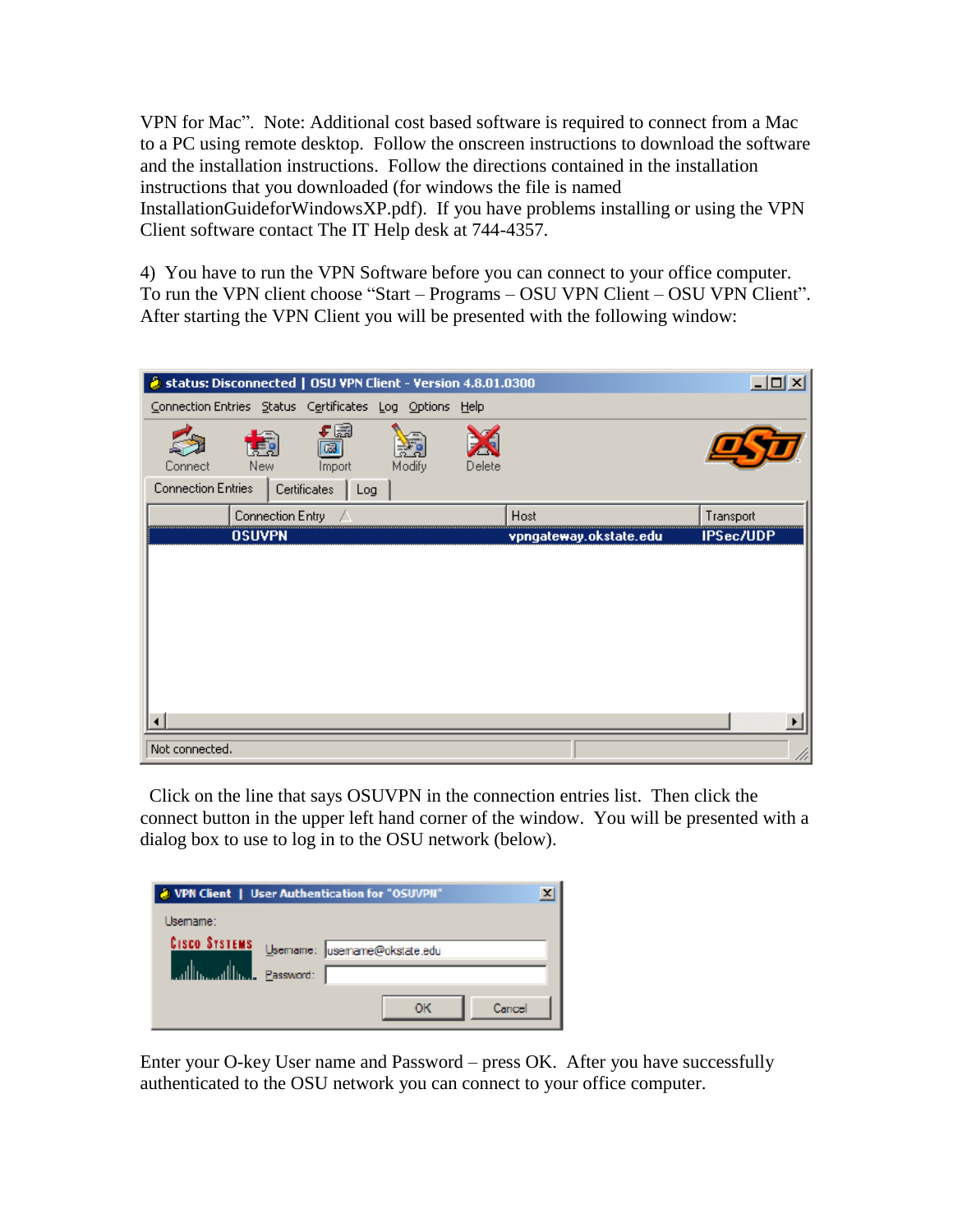5) To connect to your office computer:

Choose "Start – Programs – Accessories – Communications – Remote Desktop Connection". After starting the remote desktop client application you will see the following window:

|           | <b>Remote Desktop Connection</b>           |                    |
|-----------|--------------------------------------------|--------------------|
|           | <b>Remote Desktop</b><br><b>Connection</b> |                    |
| Computer: |                                            |                    |
|           | Cancel<br>Connect                          | Options >><br>Help |

Enter the name of your office computer and choose connect. The computer name is the fully qualified domain name (FQDN) of your computer (or it's IP address). You'll be given the FQDN name of your computer when SSB support configures your office computer for remote connections.

After a few seconds you should see the login screen from your office computer. Type your O-key user name and password to authenticate to your office computer.

Remote desktop has many useful features. For more information about remote desktop and how to use it refer to the Windows help system "remote Desktop" or "Using Remote Desktop" section for more details. There are several custom setting available in remote desktop by choosing the options button in the lower right portion of the dialog (above).

When you finish using your remote desktop connection you log off from the remote computer like you normally logoff when you are sitting in front of the computer.

## IMPORTANT – IMPORTANT – IMPORTANT – IMPORTANT - IMPORTANT

It is important that you disconnect the VPN client when you are finished using remote desktop. If you do not disconnect the VPN client your connection to the internet will be slower than normal.